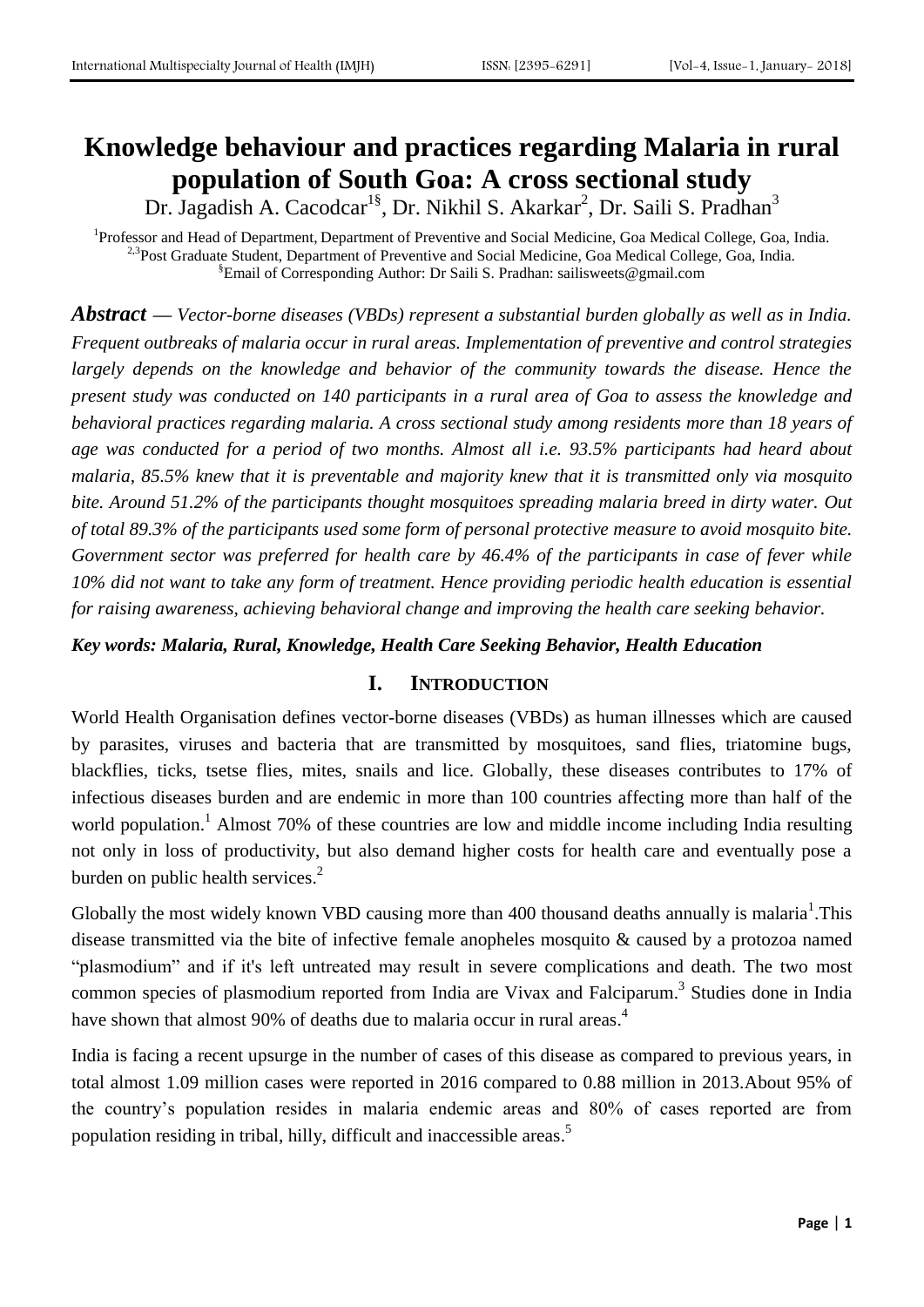Typical manifestations of this disease are intermittent paroxysmal fever with chills, headache, vomiting and other flu like symptoms, sometimes central nervous system may be involved in cases of falciparum cerebral malaria. Malaria is a disease of concern in the state of Goa as well. The state reported 742 cases of malaria in the year 2016 with 130 cases of falciparum malaria.<sup>5</sup>

The incidence of this disease can be reduced by effective vector control interventions and ensuring its implementation. National Vector Borne Disease Control Programme strategizes for the prevention and control of this disease is there but lack of community participation due to inadequate awareness, knowledge and unfocussed behavior towards this disease further worsens the situation. Collem is a beautiful village located in South East Goa along the foot hills of Western Ghats with greenery and rainfall, favours the growth of vectors for this disease. So for effective vector control and prevention against this disease, it is of vital importance to assess the knowledge and behavior of the community regarding the disease. So it was a felt need to conduct this present study.

## **II. METHODOLOGY**

The present cross-sectional descriptive study was conducted to assess the knowledge and behavioral practices regarding malaria among 140 participants aged more than 18 years residing in the rural area of Collem, Goa using simple random sampling method. Necessary permissions were taken and ethical clearance was obtained from the institutional ethics committee of Goa Medical College, Bambolim Goa.

Data were collected as per self-designed pretested structured questionnaire after taking informed consent. It took a period of two months from April to May, 2016 to cover up interrogation with selected 10 participants.

The collected data were analysed using SPSS version 22 and percentages were drawn.

# **III. RESULTS**

Out of the total 140 study participants, 78 (55.7%) were males and 62 (44.3%) were females. Majority i.e. 77 (55%) participants were belonging to the age group of 31-45 years, 34 (24.3%) belonged to 19-30 years age group, 17 (12.1%) were form 46-60 years age group while least was geriatric population over 60 years (8.6%).

**Knowledge:** Amongst 140 study participants, around 131 (93.5%) participants had heard about malaria. Out of these, 112 (85.5%) knew that it can be prevented. Majority (59.6%) of the participants knew that malaria if not treated early can be fatal leading to death. The most common source of information regarding this disease was doctors i.e. 42.8%. Around 116 (88.5%) participants said that malaria is transmitted only by mosquito bite. (Table 1)

When asked about the time of mosquito bite, 17 (12.9%) said that mosquitoes transmitting malaria are day biters while majority i.e. 101 (77.14%) said that they are night biters whereas remaining (9.96%) did not know the exact time when mosquitoes transmitting malaria bites. When questioned regarding the breeding habits of mosquito causing malaria, majority i.e. 67 (51.2%) of the participants said that mosquitoes transmitting malaria breeds in dirty polluted water while 29 (22.14%) participants were aware that malaria mosquitoes breed in clean water. (Table 1).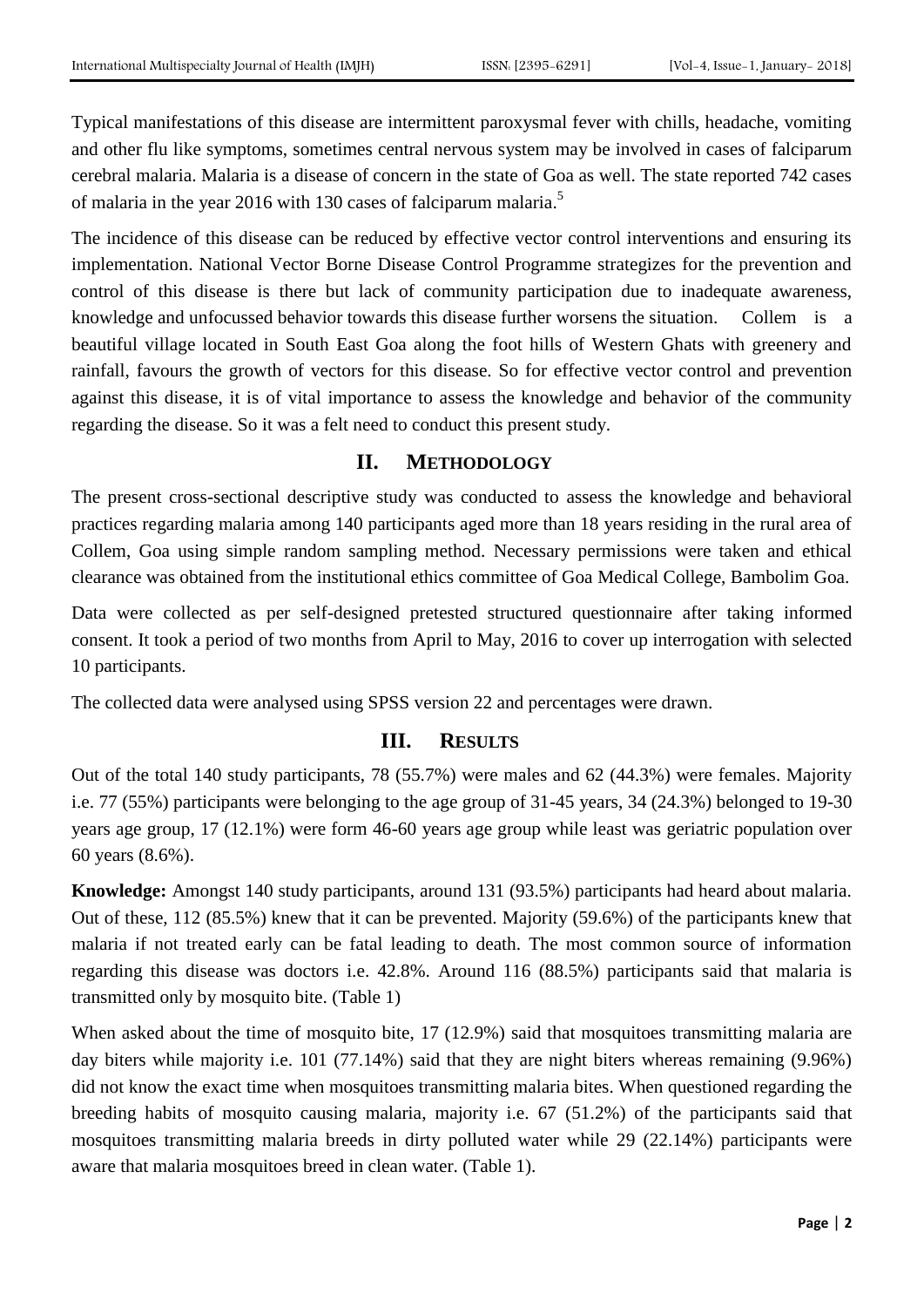| Awai chess regarding maiaria, ns u ansimssion, prevention & consequences in study population |                                 |                  |                   |
|----------------------------------------------------------------------------------------------|---------------------------------|------------------|-------------------|
| <b>Awareness Questions</b>                                                                   | <b>Answers</b>                  | Number $(N=140)$ | <b>Percentage</b> |
| Heard about malaria                                                                          | <b>Yes</b>                      | 131              | 93.5              |
|                                                                                              | N <sub>0</sub>                  | 9                | 6.5               |
| Can malaria be prevented                                                                     | Yes                             | 112              | 85.5              |
|                                                                                              | N <sub>0</sub>                  | $\overline{7}$   | 5.3               |
|                                                                                              | Do not know                     | 12               | 9.2               |
| Can malaria cause death                                                                      | Yes                             | 78               | 59.6              |
|                                                                                              | No.                             | 24               | 18.3              |
|                                                                                              | Do not know                     | 29               | 22.1              |
|                                                                                              | <b>Doctor</b>                   | 56               | 42.8              |
| <b>Source of information</b>                                                                 | <b>Family/relatives/friends</b> | 7                | 5.4               |
|                                                                                              | <b>Health workers</b>           | 16               | 12.2              |
|                                                                                              | Media                           | 10               | 7.6               |
|                                                                                              | More than one source            | 42               | 32                |
| <b>Transmission of malaria</b>                                                               | Only mosquito bite              | 116              | 88.5              |
|                                                                                              | <b>Other sources</b>            | 6                | 4.6               |
|                                                                                              | More than one source            | 9                | 6.9               |
| Time of mosquito bite                                                                        | Day                             | 17               | 13                |
|                                                                                              | <b>Night</b>                    | 101              | 77.1              |
|                                                                                              | Don't know                      | 13               | 9.9               |
| <b>Breeding of malaria mosquitoes</b>                                                        | <b>Clean water</b>              | 29               | 22.1              |
|                                                                                              | Dirty polluted water            | 67               | 51.2              |
|                                                                                              | <b>Both</b>                     | 21               | 16                |
|                                                                                              | Don't know                      | 14               | 10.7              |

**Table 1 Awareness regarding malaria, its transmission, prevention & consequences in study population**

**Behaviour and practices:** With regards to the health seeking behavior of the participants in case of fever an overwhelming (81.4%) number of study participants delayed reporting to health care facility for more than 24 hours while remaining only 18.6% reported within 24 hours. For treatment 46.4% participants preferred government sector, 25% seek private sector, 10.7% tried self medication, 7.9% opted for traditional healers while remaining 14 (10%) did not take any remedies in case of fever. (Figure 1)

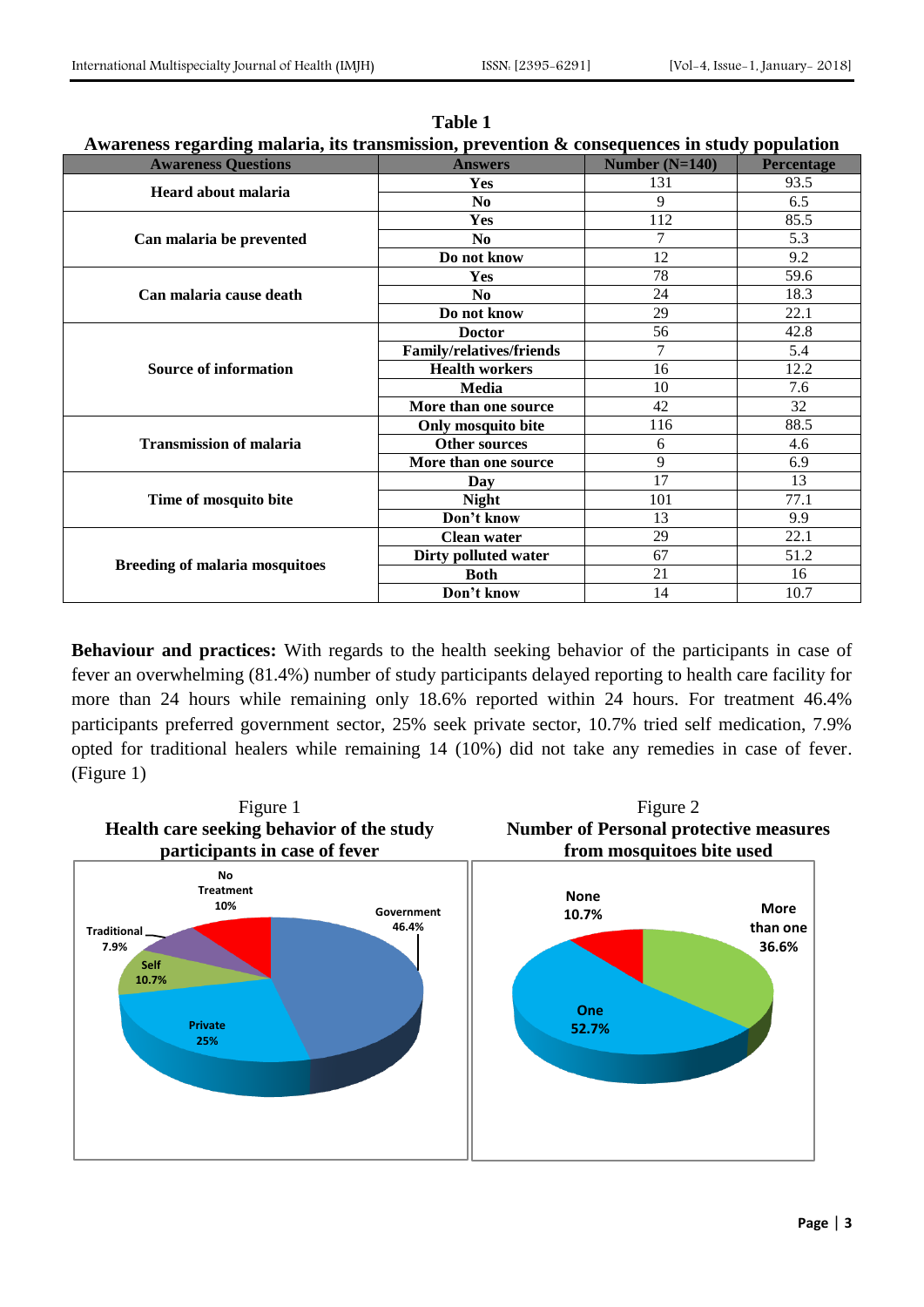

**Figure 3**

So as far as the use of personal protective measures from mosquitoes was considered, one third of the study participants (33.6%) used more than one measure, 14.3% used only liquid vaporisers, 16.4% burnt coils and mats, 5.7% of the participants applied mosquito repellent creams locally, while insecticide treated bed nets were used by 2.9% of the participants. Around 15 (10.7%) participants did not use any measure to avoid mosquito bites and were at risk of exposure. (Figure 2)

When asked whether insecticide spraying was done in or around the house of the participants in the past 12 months, almost 98 (70%) participants had got their house or surrounding sprayed with insecticide which according to vast majority (93.6%) was responsibility of the Government. (Table 2)

| A wai chess inegal umg misecuciue spraying uone in or arounu uie house or uie stuuy participants |                 |                 |         |  |
|--------------------------------------------------------------------------------------------------|-----------------|-----------------|---------|--|
| <b>Awareness Regarding Insecticide</b><br><b>Spraving</b>                                        | <b>Response</b> | $Number(N=140)$ | % (100) |  |
| Insecticide spraying done in or                                                                  | Yes             | 98              | 70      |  |
| around the house in the past 12                                                                  | No              |                 | 22.1    |  |
| months                                                                                           | Don't know      |                 | 7.9     |  |
| <b>Responsibility of spraying</b>                                                                | <b>Self</b>     |                 | 1.4     |  |
|                                                                                                  | <b>Nobody</b>   |                 |         |  |
|                                                                                                  | Government      | 131             | 93.6    |  |
|                                                                                                  | Don't know      |                 |         |  |

**Table 2 Awareness Regarding Insecticide spraying done in or around the house of the study participants**

# **IV. DISCUSSION**

Assessment of knowledge, awareness and behavioral practices regarding any disease is of pivotal importance for planning and implementation of varied public health interventions. This is of superior value in case of diseases like malaria where participation of community is the key. It will further help in research related activities and hence in changing the behaviours of the community.

In the present study majority of the participants belonged to the age group of 31 to 45 years with higher number of male participants compared to female participants.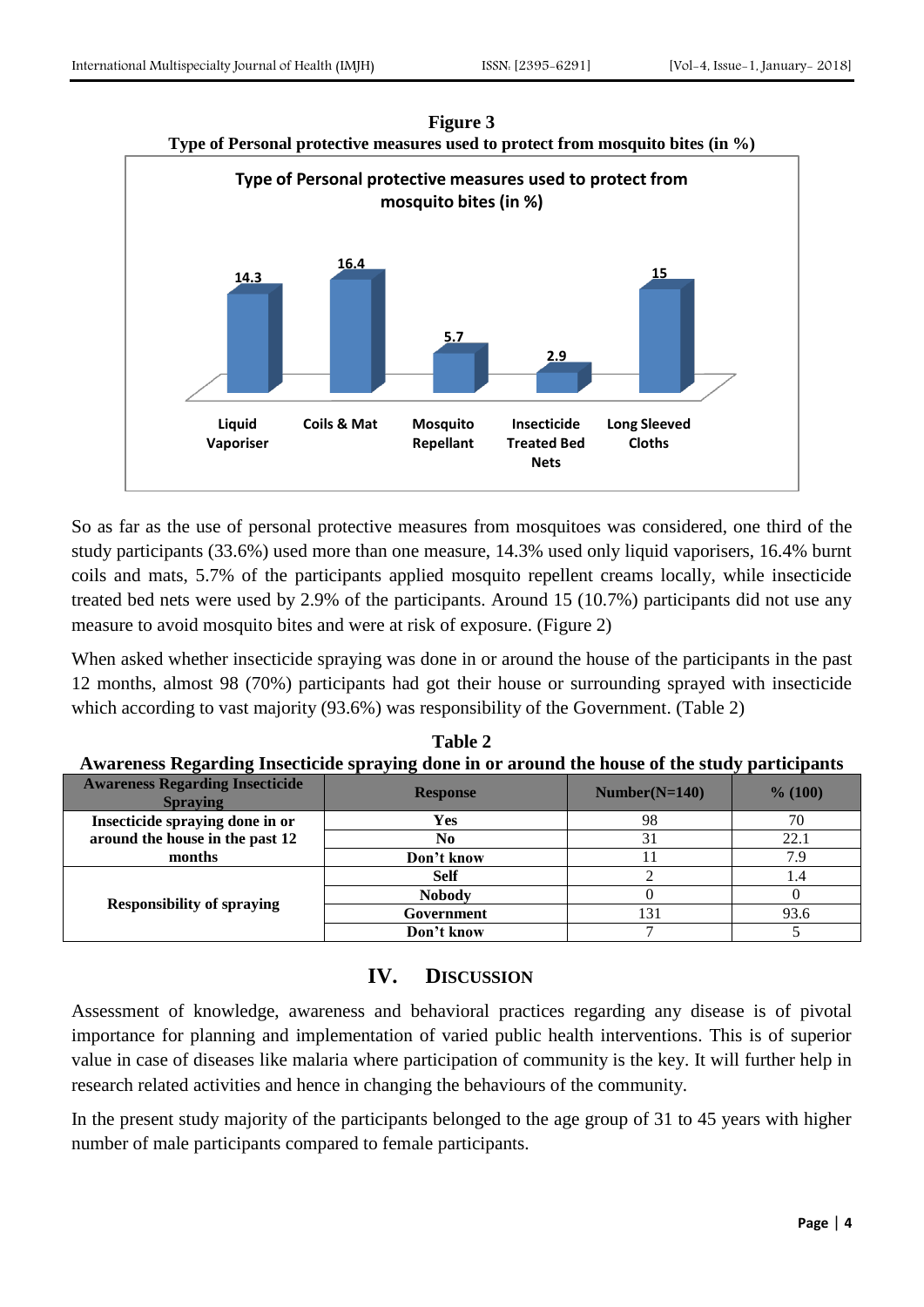Out of the total 140 participants interviewed, 93.5% had heard about malaria with the doctor being the commonest source of information. 59.6% knew that it can lead to death if not treated in time while 85.5% knew that it is a preventable disease. Mahesh V et al in Kolar India observed comparable findings wherein 78.2% of the participants knew about malaria and largely through doctors, 53.5% considering it a fatal disease with 92% opining it to be a preventable disease. <sup>6</sup> Our study showed that majority (88.5%) of the participants knew the correct means of malaria transmission i.e. through mosquito bites, with 77.1% opining that malaria transmitting mosquitoes bite mostly in the night time. A study done in Ethiopia by Andargie Abate el al found similar results. <sup>7</sup> Only 22.1% of the participants knew correctly that mosquitoes transmitting malaria breed in clean water while majority i.e. 51.2% felt they breed in dirty polluted water. A study done by Singh RK et al in Jharkhand reported similar results with regards to mosquito breeding.<sup>8</sup>

Health care seeking behaviour of the participants in the present study was poor with majority (81.4%) taking more than 24 hours to report any medical facility in case of fever and almost 10% of the participants not taking any treatment. Rajiv Kumar Gupta et al in their study observed that 56.08% of the participants would seek medical help within 24 hours which is dissimilar to our study findings probably because of varied socioeconomic factors and cultural beliefs.<sup>9</sup> In our study, government sector was preferred over private sector and traditional healers which was similar to the results of the study done by Rajiv Kumar Gupta et al<sup>9</sup>. However almost 10.7% of the participants practiced self medication in the present study while in a study done by K. Ravi Kumar and G. Gururaj in rural Kolar and urban Bangalore observed 18.11% of rural participants self medicating.<sup>10</sup>

Altogether 89.3% of the participants used some form of personal protective measure to avoid mosquito bite while 10.7% did not use anything. Of these 33.6% used multiple personal protective measures whereas only 2.9% used insecticide treated bed nets while sleeping. In the study done by K. Ravi Kumar and G. Gururaj, 83.8% of the rural participants used personal protective measures of which 19.4% used multiple measures while 14.4% used bed nets whereas 16.2% did not use any protective measure.<sup>10</sup>

Higher percentage (70%) of the study participants reported insecticidal spraying/fogging in and around their houses during the past 12 months, with majority believing it to be a government responsibility. Study done in Ethiopia by Andargie Abate el al observed almost 78.9% of the participants using insecticide spraying as a mosquito preventive measure.<sup>7</sup>

## **V. CONCLUSION**

In view of the above findings it can be concluded that although majority of the study participants were aware of malaria as a disease, knowledge regarding the vector breeding was inadequate due to which implementation of varied preventive measures is hampered. Most participants used some form of personal protective measure but health care seeking behavior was poor as majority were delayed to seek medical care while some preferred self medication and some taking no form of treatment. Hence providing regular and periodic health education is vital for raising awareness, achieving behavioral change and improving the health care seeking behavior.

## **CONFLICT OF INTEREST**

None declared till now.